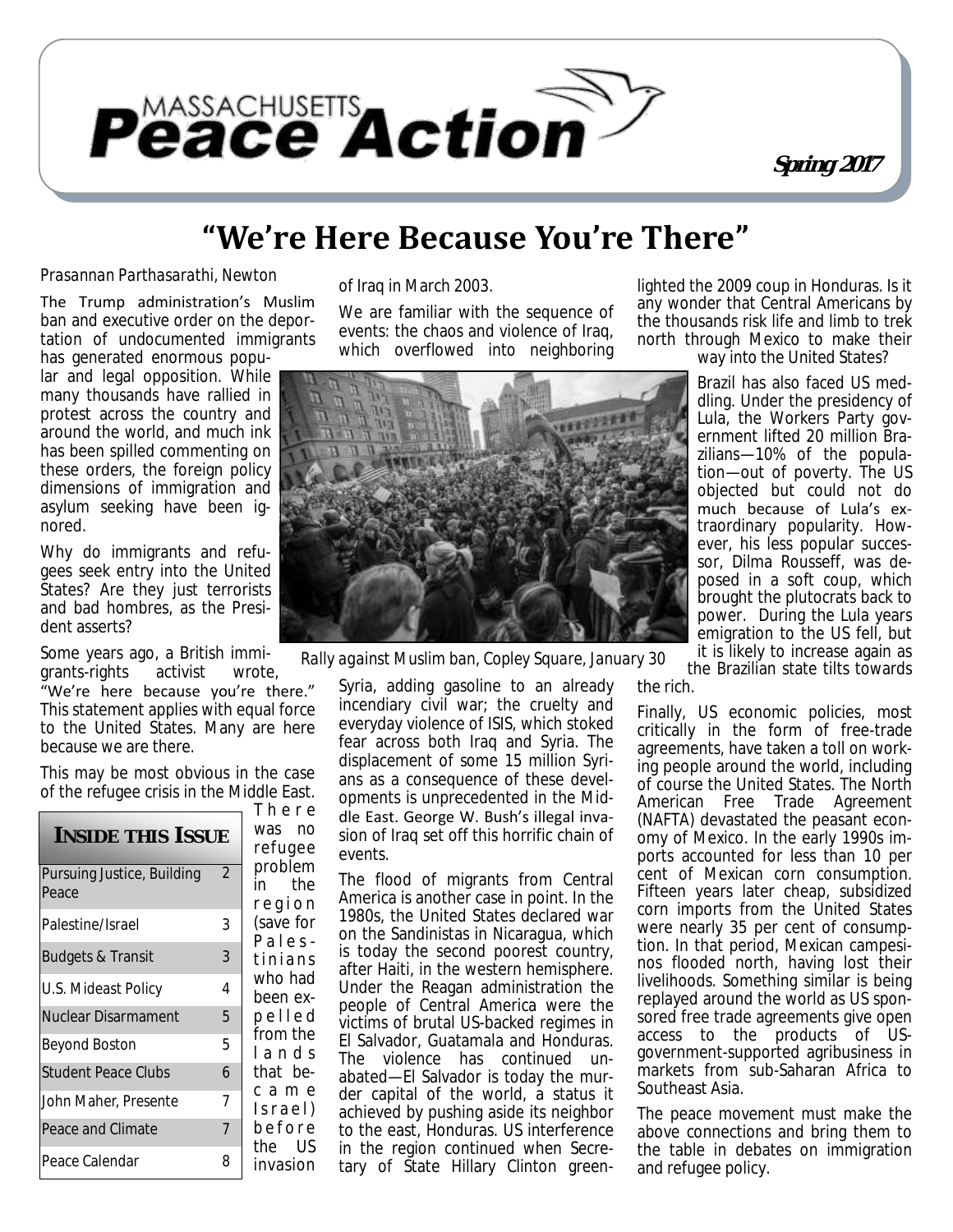# **Pursuing Justice, Building Peace: Annual Meeting April 1**

#### *Cole Harrison, Executive Director*

In his first month in office Donald Trump has appointed a reactionary cabinet stocked with generals and billionaires; pushed for more pipelines; attacked immigrants and refugees; and announced that his budget will transfer \$54 billion a year from domestic programs to the military.

His address to Congress February 28 doubled down on his empty promises and anti-immigrant rhetoric.

Massachusetts Peace Action will organize people to resist Trumpism at every turn, stand with those most under attack, oppose policies of war and militarism, and lay the groundwork to ensure that progressives gain political power in the years to come.

Our members will gather for our 2017 annual meeting Saturday, April 1, at the First Church in Boston.



The keynote a d d r e s s , "Trump's Foreign Policy and the American Empire in Decline", will be presented by Vijay Pra-

shad, a scholar of Middle Eastern politics, development economics, North-South relations, and current events. The George and Martha Kellner Chair in South Asian History and Professor of International Studies at Trinity College, Prashad is the author of *The Darker Nations: A People's History of the Third World* and sixteen other books.

April 2017 is the 50th anniversary of Dr. Martin Luther King's speech at Riverside Church in New York, *"Beyond Vietnam",* a powerful and historic articulation of the message of the modern peace and justice movement. We will read key excerpts from

the speech at this event.

A c t i o n oriented breakout groups will address nuclear disarmament; Middle East wars and



war dangers; Palestine/Israel; climate and peace; fossil free/nuclear free energy; economic and social justice; racial justice; and electing progressive candidates. Each of these breakouts will be organized by one of Massachusetts Peace Action's volunteer-led working groups.

In the business meeting, members will elect the board of directors, hear a presentation on and potentially vote to affirm our program plans for 2017, and hear a brief finance report.

Registration, literature tables, and lunch will be available starting at noon and the meeting itself will run from 1:00 to 5:00 pm.

Admission to the event is \$10 for members and students or \$20 for nonmembers, including lunch. Only members can vote at the business meeting. Pay your 2017 dues today or at the door to participate; see back page for details.

# **2017 Board Nominees**

MAPA's board consists of up to 18 atlarge members who serve a two-year term, half elected each year, and up to six representatives of campus chapters. The following at-large candidates have been nominated by the Executive Committee for 2017-2019.

### **New Candidates**

**Paul Robeson Ford** is senior pastor at



Union Baptist Church in Cambridge. He is completing a PhD in Theology at the University of Chicago focusing on the intersection between prison ministry, mass incarceration, and

theology that is centered on transformation and liberation.



**Val Moghadam** is professor and director of international affairs at Northeastern University, and director of its Middle East studies program. A native of Tehran, Iran, she studies globalization, social movements, and gender.

### **Candidates for Re-election**

**Rosalie Anders** of Cambridge is coconvener of MAPA's Climate and Peace working group.

**Carol Coakley** of Millis is the vice-chair of MAPA's board, represents MAPA on Peace Action's national board, chairs Metrowest Peace Action, co-chairs our Legislative/Political working group, and is our Office Coordinator.

**Bonnie Gorman** of Quincy is co-chair of our Legislative/Political working group.

**Rosemary Kean** of Dorchester convenes our Racial Justice working group.

**Jeff Klein** of Dorchester chairs our Palestine/Israel working group and A New Day for Israel/Palestine initiative.

**Maryellen Kurkulos** of Fall River participates in our Economic and Social Justice working group.

**Guntram Mueller** of Newton co-chairs our Boston Downwinders group.

**Denise Simmons** is Mayor of Cambridge.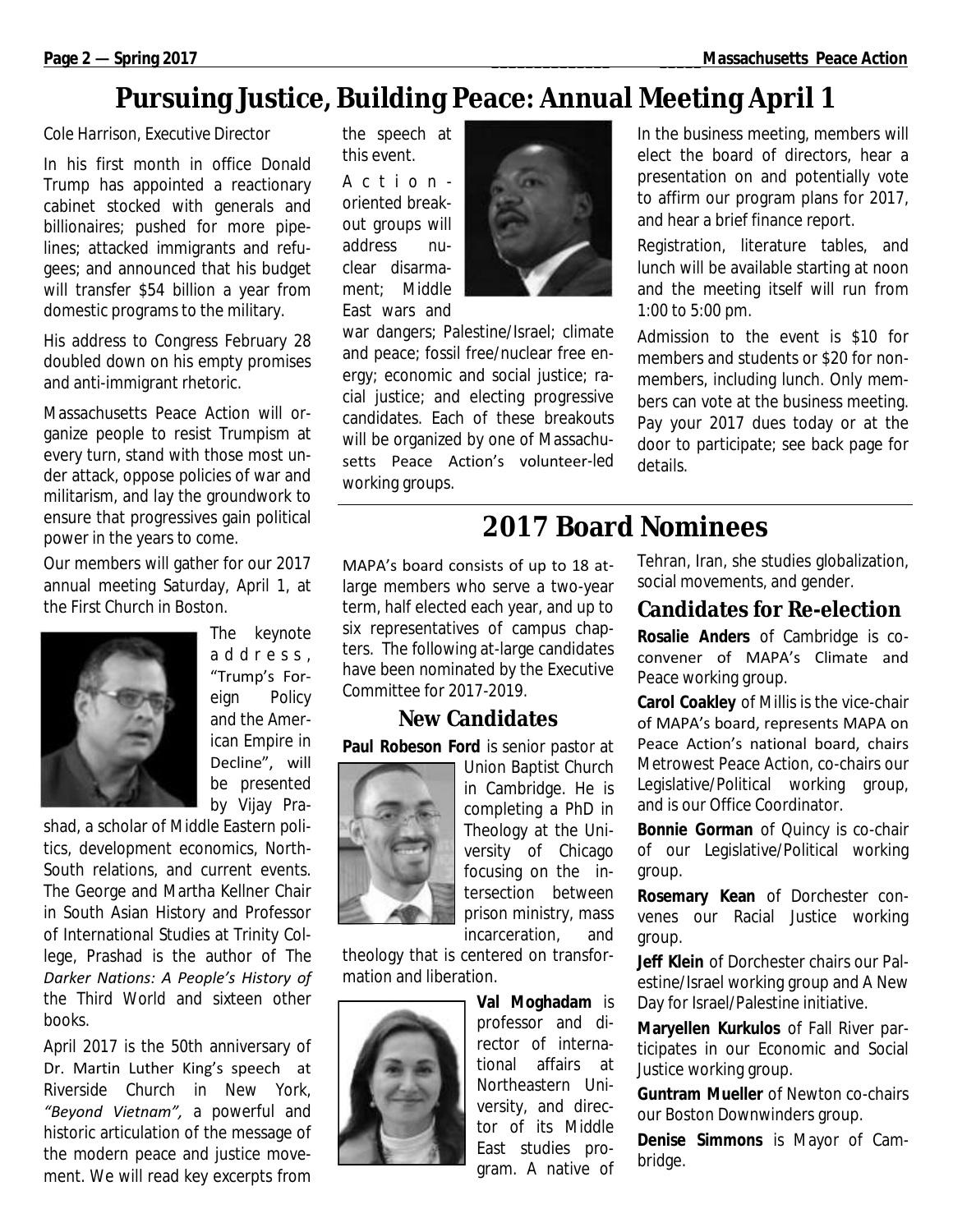# **Palestine/Israel in the Trump Era**

#### *Eva Moseley, Cambridge*

Despite the Trump administration's contradictory policies, MAPA's Palestine/Israel working group is keeping on, to advance Palestinian rights and for our own sanity, and to add new issues as needed: e.g., opposing David Friedman as ambassador to Israel.

The Jewish Community Relations Council wrote a bill in January (S.1689/H.1685) that ostensibly would prevent discrimination on the basis, among other criteria, of national origin. As such it is redundant; such laws already exist. But, as the JCRC explained in a press release, the real target is the Boycott, Divestment, Sanctions (BDS) movement, a nonviolent effort to change Israel's policies of occupation and settlement in Palestinian lands. Boycotts are a constitutionally protected form of free speech.

We're working to block the anti-BDS bill together with Jewish Voice for Peace – Boston and Alliance for Water Justice in Palestine, supported by 100 other organizations.

At the same time that legislators are expected to vote on legislation submitted by the JCRC, 10 state senators, 12 state representatives, the Governor, and the Attorney General have all taken donor-funded trips to Israel. While state officials are prohibited from taking gifts of \$50 or more, the State Ethics Commission (EC) has made an exception for travel. MAPA's formal complaint to the Ethics Commission last year was brushed off. The legislature has now appointed a Task Force on Integrity in State and Local Government. We testified at its hearing on gifts (Feb.  $1<sup>st</sup>$ ), making the case for more stringent oversight of lobbyist-funded travel.

Israeli settlements in occupied territory are obstacles to peace, as Secretary Kerry and President Obama

pointed out in their last weeks in office. H.Res.11, condemning the Obama administration's support of a UN resolution criticizing settlements, received 80 No votes in Congress in January, including Massachusetts Reps. Mc-Govern, Clark, Lynch, and Tsongas, a greater number than have dissented on pro-Israel Congressional votes in the past. MAPA board member and Democratic State Committee member Carol Coakley has submitted a resolution to the DSC which reaffirms longstanding US opposition to settlements, arousing intense discussion. DSC leaders have promised a public hearing on the issue within the next two months.

We persist because Palestinians need justice; US public opinion is changing: even many young Jews do not subscribe to "Israel can do no wrong"; because current policies are bad for Israel and the US too; and to honor the memory of David Zackon, who died on Mar. 13, 2016. We miss his dedication and his cheerful presence.

# **Budgets, Transit and Transparency**

#### *Michelle Cunha, Bedford*

MAPA's Economic and Social Justice Working Group has been hard at work. In December we and our cosponsors held a standing-room-only symposium at MIT on building a public transporta-



tion network that serves more than just Boston. Former Governor Mike Dukakis *(above)*, the keynote speaker, pointed out the need to divert federal funds from the military and bring federal funds to Massachusetts to rebuild (and in some cases, build) more train lines, purchase more subway cars, and develop bus lines that serve communities currently with no, or substandard,

public transportation options.

In January, we collaborated with Reps. Mike Connolly (D-Somerville), Denise Provost (D-Somerville), Jay Kaufman (D-Lexington), and Sen. Pat Jehlen (D-Somerville), to introduce the Revenue Information and Accountability Act, which would require the state government to inform Massachusetts taxpayers where their federal tax dollars go. This successor to the Budget for All Resolution is now awaiting a hearing in the State House.

The ESJ working group continues to work with Raise Up Massachusetts to increase Massachusetts' minimum wage to \$15/hr, to pass the Paid Family Leave Act, and to pass the Fair Share Amendment, which would raise \$1.5 billion a year for schools and transportation by a 4% tax on people whose annual income is over \$1 million.

We plan to hold an event on or about Tax Day , April 15, to highlight corporations and the rich (including President Trump) who don't pay their taxes, and tax money used for militarism instead of community needs.

If you wish to work toward economic and social equality we'd love to have you join our workgroup. We usually meet on the 2nd Monday of the month at Encuentro 5, 9A Hamilton Place, Boston (near Park Street station), from 4-6 pm.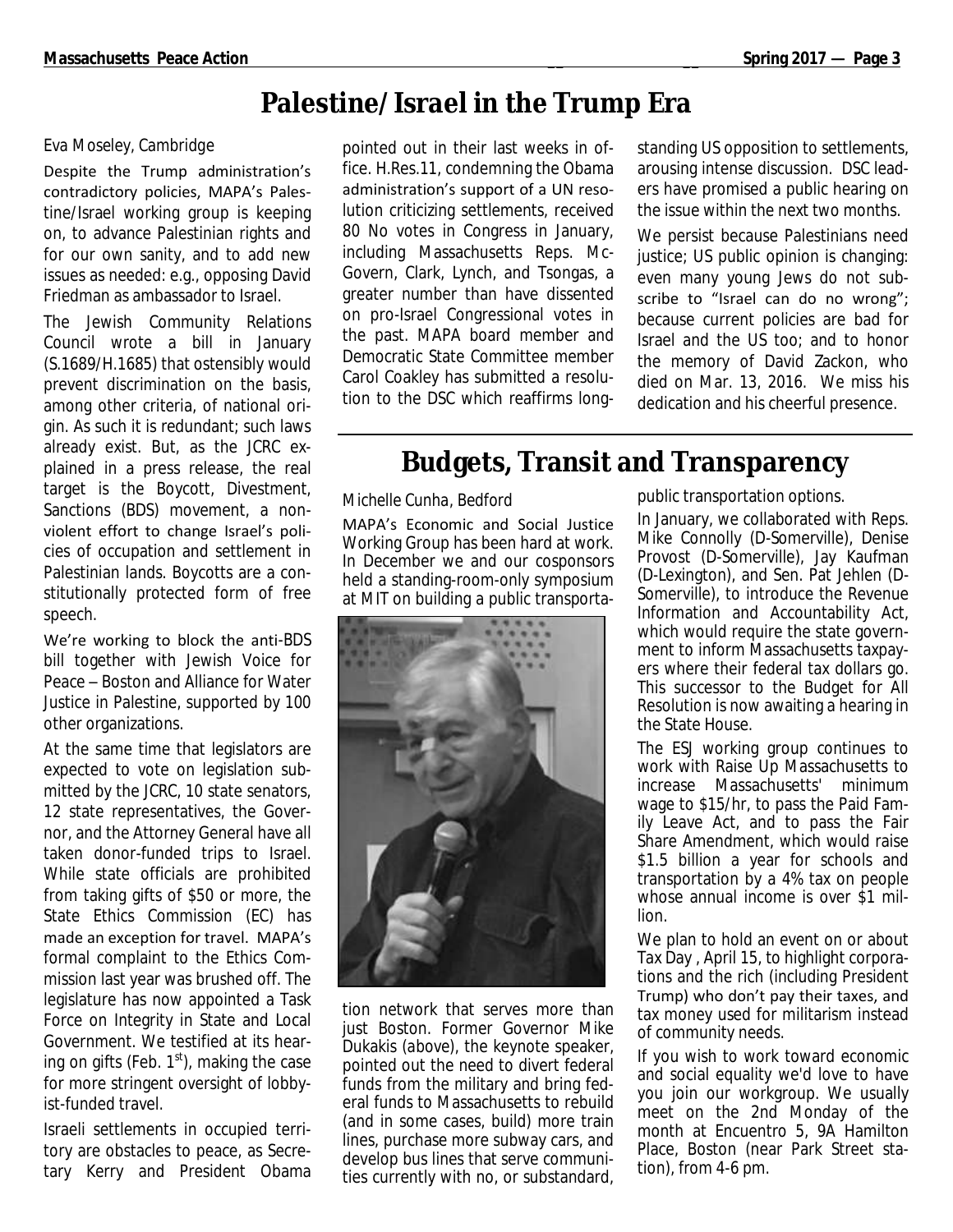## *US Policy and the Middle East* **Ineffective, Counter-productive, and Destructive**

#### *Val Moghadam, Somerville*



More than ineffective, U.S. policy in the Middle East has been counter-productive and destructive.

The policy has been ineffective because the U.S. has not been able to show true

leadership, play the role of honest broker, and ensure a just peace between the Palestinians and Israelis.

It has been counter-productive because longstanding U.S. support for autocratic rulers and for Israel, and its military presence in the region, has engendered radical Islamist movements that have targeted the U.S. ("the far enemy") as well as Arab states ("the near enemy").

It has been destructive because of the dreadful (criminal) decisions to invade and occupy Iraq in 2003, and to respond to the Arab Spring by overthrowing Libya's Gaddafi, supporting an armed rebellion in Assad's Syria, and encouraging Saudi Arabia's wanton bombardment of the poorest country in the region, Yemen.

When 19 young men – 15 of them from Saudi Arabia – used passenger planes to attack U.S. cities on September 11, 2001, the assault seemed to show that the post-WWII international order was no longer stable and that the U.S. was incapable of containing conflict, disorder, and challenges to its authority. Regime change in Iraq was meant to showcase US military might and its global power. Instead, it opened up a Pandora's box of resistance, grievances, protests, regime reprisals (e.g., the violent crackdown on the Green Protests in Iran in 2009), labor unrest, the Arab Spring uprisings, sectarian conflicts, the expansion of terrorism, and intra-regional competition for domination (notably between Iran and Saudi Arabia).

It seems almost superfluous to add that confidence in democracy has greatly diminished in the region. Both the 2008 global recession and the Arab Spring caused much economic havoc, worsening the already high unemployment rates across countries.

The Obama Administration, notably during John Kerry's tenure as secretary of state, carried out some admirable diplomatic moves, including the nuclear agreement with Iran and the refusal to send troops to Syria. (The rapprochement with Cuba was another positive achievement.) Still, it dispatched deadly drones; armed "moderate" rebels in Syria and allowed Turkey, Saudi Arabia and Qatar to provide logistical and military support for any and all kinds of rebels; did nothing while Saudi Arabia set about destroying Yemen, its people and its cultural heritage; and provided Israel with billions of dollars in military aid. Meanwhile, Russia has emerged/re-emerged as a dominant actor in global politics, and this is anathema to the U.S. political establishment.

Trump has now walked onto this world stage. And his views and plans seem to be all over the place. Initially, I was hopeful about his calls to work with Russia (especially to defeat ISIS and bring about peace and security in Syria), end America's destructive wars, focus on infrastructural development, and ensure trade agreements that would benefit American workers. But he also has spoken of allocating trillions of dollars to the U.S. military, has assumed a very belligerent stance on China and the agreements with Cuba and Iran, and has appointed an extremely right-wing Zionist as his ambassador to Israel – a man who has used hate speech against progressive American Jews.

The year 2017 began on a dreadful note – the New Year's terrorist assault at the Reina nightclub in Istanbul, and two bombings in Iraq. These are just a few examples of the ISIS reign of terror. More promising has been the ceasefire in Syria, brokered by Russia, Iran, and Turkey, an accomplishment

that previously eluded the U.S., the European Union, and the United Nations. We should be encouraged and hopeful by this, and we should call on the Trump administration to work with Russia and Iran to end the conflict in Syria, restore that country's sovereignty, help rebuild its infrastructure and institutions, enable the return of refugees and internally displaced citizens, and ensure that Arab neighbors no longer meddle in Syria's affairs. If this means compelling U.S. allies in the Gulf, including Saudi Arabia, to end support for the rebels in Syria by withholding the sale of arms, it would be a small price to pay to help stop the spread of violence and terrorism.

While I am on my wish list, let me add three other suggestions for the Trump administration. First, the U.S. should work with Russia, China, and other U.N. Security Council members to pass a resolution calling for a halt to all armed interventions and hostilities in the Middle East region, including Saudi Arabia's assault on Yemen.

Second, U.S. standing in the region would be infinitely enhanced were it to mediate between Saudi Arabia and Iran so as to end the hostility between the two countries and to point out that defeating the common enemy, ISIS, requires cooperation and not competition among countries in the region.

Third, the Trump administration needs to honor the nuclear agreement with Iran – not disparage and undermine it – and encourage U.S. allies Saudi Arabia and Israel to do the same. Fourth, if the U.S. can afford billions in military aid to Israel and trillions for its own military, surely it can afford several billion dollars to support the democratic transition in Tunisia through socially responsible investments for job creation and infrastructural development. What a different world that would be.

*Val Moghadam is professor and director of international affairs at Northeastern University.*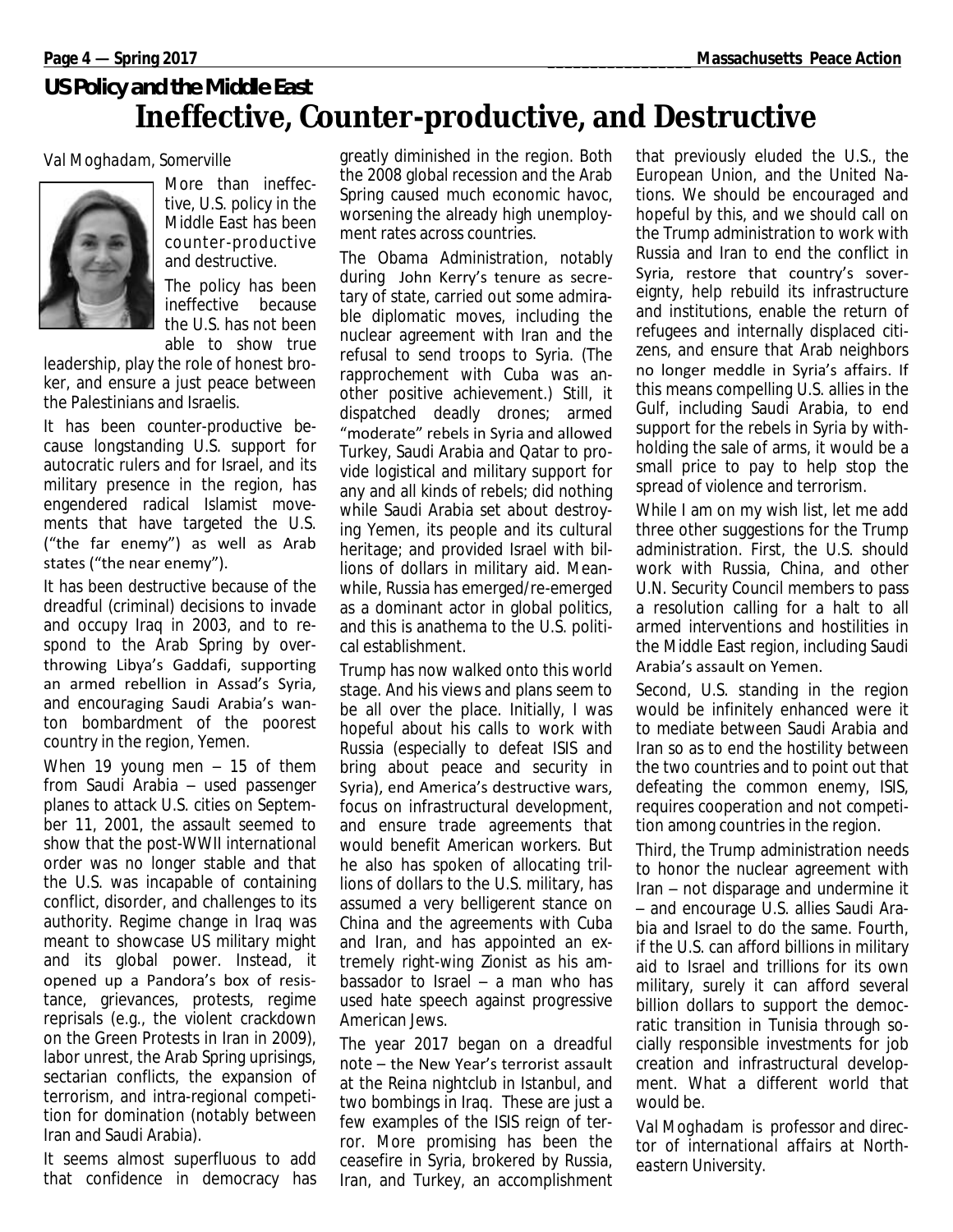## **Working for Peace under the Trump Regime**

#### *Jenny Horsburgh, Newton North HS*

In these times, working for peace may seem like a dead end. But it's a mistake to conceive of peace issues as separate from everything else that people are fighting for right now. And peace as a concept, as a story we enact about how we want to live in the world with each other, should be a core part of the vision we want to build, now and in the future.

Resisting the Trump regime must be about more than holding the line, or defeating certain egregious policies or actions. We need to think in terms of overarching change toward what this world could be. Because the crises that we are facing -- like xenophobia and attacks on immigrants, Islamophobia and threats to refugees and Muslims, sexism and homophobia and dangers to women and LGBTQ (especially transgender) people - did not originate solely in this administration, and will not go away even if Democrats regain power. Treating each crisis we face, each particular group under attack, as a single issue will undermine our ability to face systemic challenges. An over-compartmentalized resistance will not be effective.

Peace activism is a very workable frame

within which to understand this, given how clearly foreign policy has domestic impact. How many refugees seek sanctuary here as a direct result of the destruction and destabilization that US wars and operations have sowed, from Iraq to Syria to Somalia? How many undocumented immigrants flee the poverty and violence that US policy, from regime change in Honduras to neoliberal trade deals with Mexico, has wrought? Foreign policy doesn't operate in a vacuum that ends at US borders -- it returns. The tens of billions of dollars in additional military spending that Trump promises will strip public sector and social support programs, and people in the US will feel that strain, just as people further away feel the impact of our engorged military power.

Furthermore, the military does not only act overseas. The trickle-down of military equipment to domestic police has frequently turned law enforcement into something resembling an occupying force, armed to the teeth, terrorizing civilians -- witness incidents of police brutality against people of color, or police repression of protests, or the vicious crackdowns against water protectors at Standing Rock and elsewhere. These are

easily peace issues. Our militarism and violence were never restricted to foreign entanglements.

Resistance under the Trump regime should reckon with these imperative questions: whose lives are worth saving, when the stakes are highest? For whom do we want to build a better, more peaceful world? And in times of crisis, as well as in the day-to-day--whom will we allow to be sacrificed? Peace activism understands the deep danger and immorality of sacrificing faraway countries and demonizing their people, and we have to keep in mind the same vicious story being played out on many levels at home, and how that connects not just to foreign policy but to the overall goal of a peaceful world.

The world will not become more peaceful under Trump, but as we try to build a resistance, we can still struggle to dismantle the dehumanizing ideological beliefs that have fostered and justified war, oppression, and/or violence under every administration, so we can tell a different story, and refuse to accept the lack of progress, or regression, when anyone, Democrat or Republican, sells it to us.

*Read more at bit.ly/working-peace*

#### *Carol Coakley, Millis*

The **Walpole** Peace and Justice Group continues to hold vigils - most recently against the President's executive orders on illegal immigrants, with the next one scheduled for March 3. Dr. Ambarish Karmalkar will address Climate Change at the Walpole Library



at 7pm on March  $8<sup>th</sup>$  and there will be a talk on Immigration on Mar 15<sup>th</sup>.

**Metrowest** Peace Action joined forces

### **Beyond Boston**

with others to show our support for the mosque in Wayland after it received a threatening letter. We supported the Peace Abbey's antiinaugural protest and civil disobedience in Sherborn, attended a teachout and vigil concerning recent ICE activities in Framingham, and attended a book talk at Temple Beth El in Sudbury by Dr. Sheila Katz on Israeli-Palestinian peace partnerships. In February we hosted a public meeting with Rep. David Linsky to discuss local government in the post-election era.

In **Dedham**, St. Susanna's Faith in Action Formation sponsored Sr. Megan Rice, Prof. Elaine Scarry and Dan Zak to discuss nuclear resistance.

**Merrimack Valley** People for Peace held their annual pot luck at North Parish, screened the video of

"We the People, The Market Basket Effect" and also hosted Rice, Scarry and Zak at St. Michael's Parish in North Andover.

**Milton** for Peace hosted Dr. Andrew Bacevich and Kade Crockford of ACLU at an event on drones and continue to hold peace vigils in East Milton Square.

**Watertown** Citizens for Peace, Justice and the Environment sponsored a "Window into Syria" film series, presented Stephen Kinzer's book talk on the origins of U.S. empire, and sponsored a "Watertown Welcomes Immigrants" forum and vigil on February 26.

**Berkshires** residents have participated in BDS actions against Ben and Jerry's, a company that produces ice cream in illegal West Bank settlements and the Negev.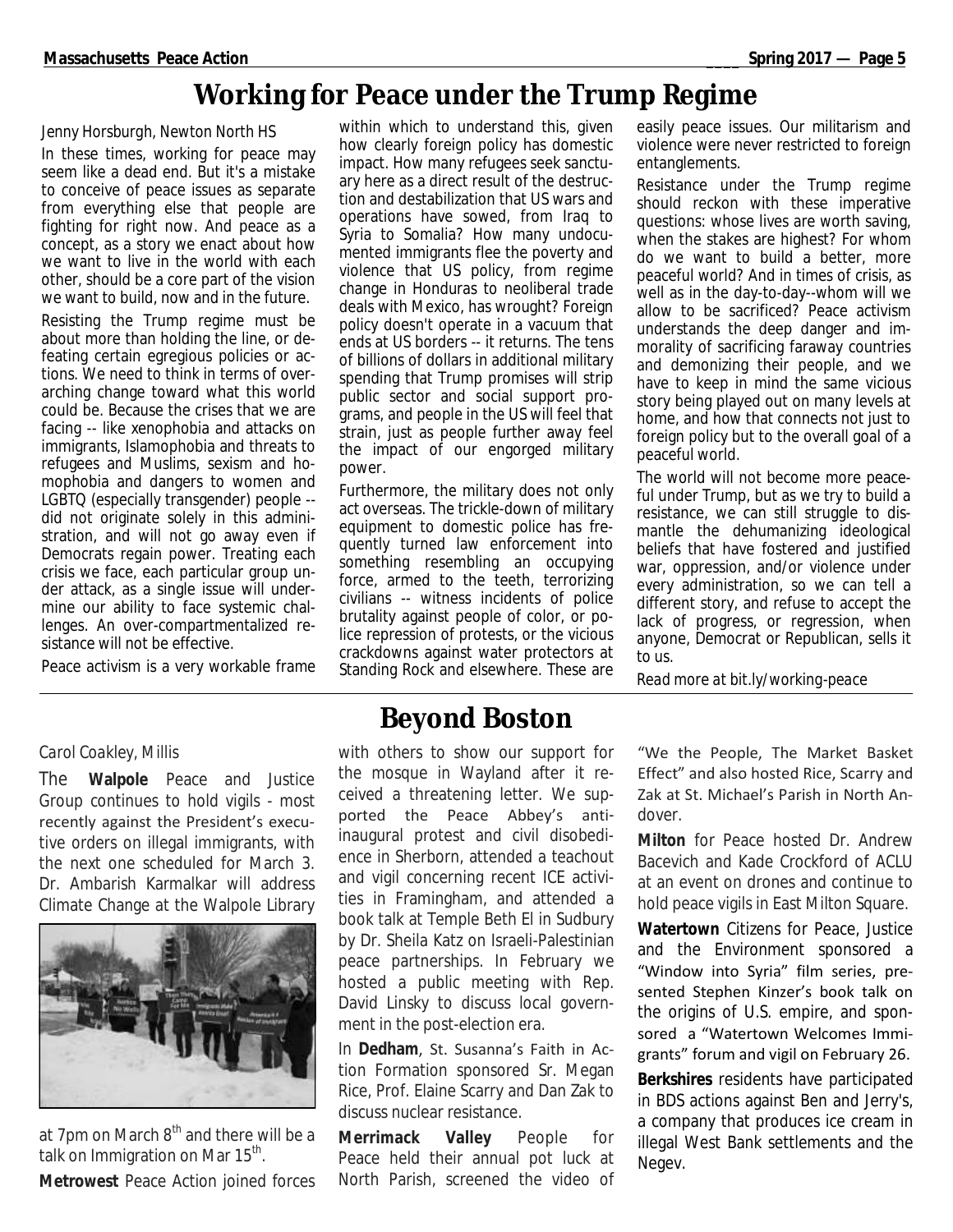## **Protest, Educate, and Skill-Building: Student Peace Clubs Develop**

#### *Caitlin Forbes, Student Outreach Coordinator*

Compassion. Equality. Social Justice. These are just some of the answers

given when Micaela Fraccalossi, previous President of Emmanuel Peace Action, asked a group of demonstrators to describe what peace meant to them.

In early December, five Peace Action student chapters, led by Newton South Peace Action, joined with allies to organize in front of the Massachusetts State House. They were protesting against the appointments of Steven Bannon, Jeff Sessions

and Michael Flynn, who represent the recent frightening turn in US politics. Yet, as dark as that turn has been, the students' December demonstration and subsequent efforts gives us a glimpse into a more hopeful future. Our student leaders continue to promote peace, in all of its interpretations.

Fall 2016 activites included talks by Phyllis Bennis at Brandeis, Tufts, and Emmanuel; Harvard Peace Action's dinner discussion with Martin Malin of the Project on Managing the Atom at the Belfer Center; and workshops led by Fraccalossi and Newton North president Jenny Horsburgh at our fall conference, which also attracted various student club members. Brandeis Peace Action achieved official recognition as a club and Boston College launched its club.

In the spring semester, plans include a Tufts Open Mic Night, a brown bag lunch series at Emmanuel, collaborations with Pugwash through Harvard, and an information panel with the ACLU at Newton North. Newton South recently hosted Angela Kelly and Reese Erlich at an on-campus event on Syria that drew over 100 students.

In early April, all of our student clubs will join together for a training day led by Mass Alliance. There, they will spend time learning about power mapping and campaign planning, and

hosted by Peace Action New York State on Feb. 17-19. The Albany conference drew 100 students and 9 partner organizations. Students were educated and trained about various is-



*Tufts Peace Action members Ashton Stephens, Haleigh Copley, and Daniel Dinjian with U.S. Rep Paul Tonko and New York State students in Albany*

then apply these tactics to the issues on which they focus. We want to empower our students by providing them with a range of tools; this way, they can pursue the issues that impassion them.

Our Boston College and Tufts chapters attended a student peace conference sues, from humanitarian medical efforts to deescalation instruction. From meeting with Congressman Tonko, the keynote speaker, to collaborating with fellow peaceminded students, the trip inspired our students, and is sure to energize their efforts now that they are back in Boston.

Help us keep grow-

ing our student chapters by donating to MAPA's Education Fund and by sending interested Student Organizer candidates in my direction. We can guarantee a strong peace movement tomorrow by supporting our student organizers today.

I encountered MAPA for the first time when I attended the c o n f e r e n c e "Reviving Federal Investment in Public Transit: Build Subways, Not Sub-

#### *Thomas Horn, UMass Boston*



marines", in December 2016. I was impressed by the energy and decisiveness which the conference evinced and was sure that MAPA is the right place for me to advance my dreams of a loving and caring world.

For my Internship I am working with MAPA's Economic and Social Justice group to develop a "People's Budget"

# **Intern's Corner**

for Massachusetts. When I saw the federal budget for the first time I was shocked by the fact that more than half of it is spent on the military. Our goal is it to develop a progressive alternative for MA, away from military expenditure towards housing, education and public transport - for the benefit of the people.

As an exchange student from Europe, and with the current xenophobic drift, and increased military budgets in the US and Europe in mind, we need strong local but also global networks to protect and advocate peace and justice! The internship with MAPA offers me the opportunity to get a better understanding of and new perspectives on the political and social situation in the US, and also to contribute based on my European experience and background.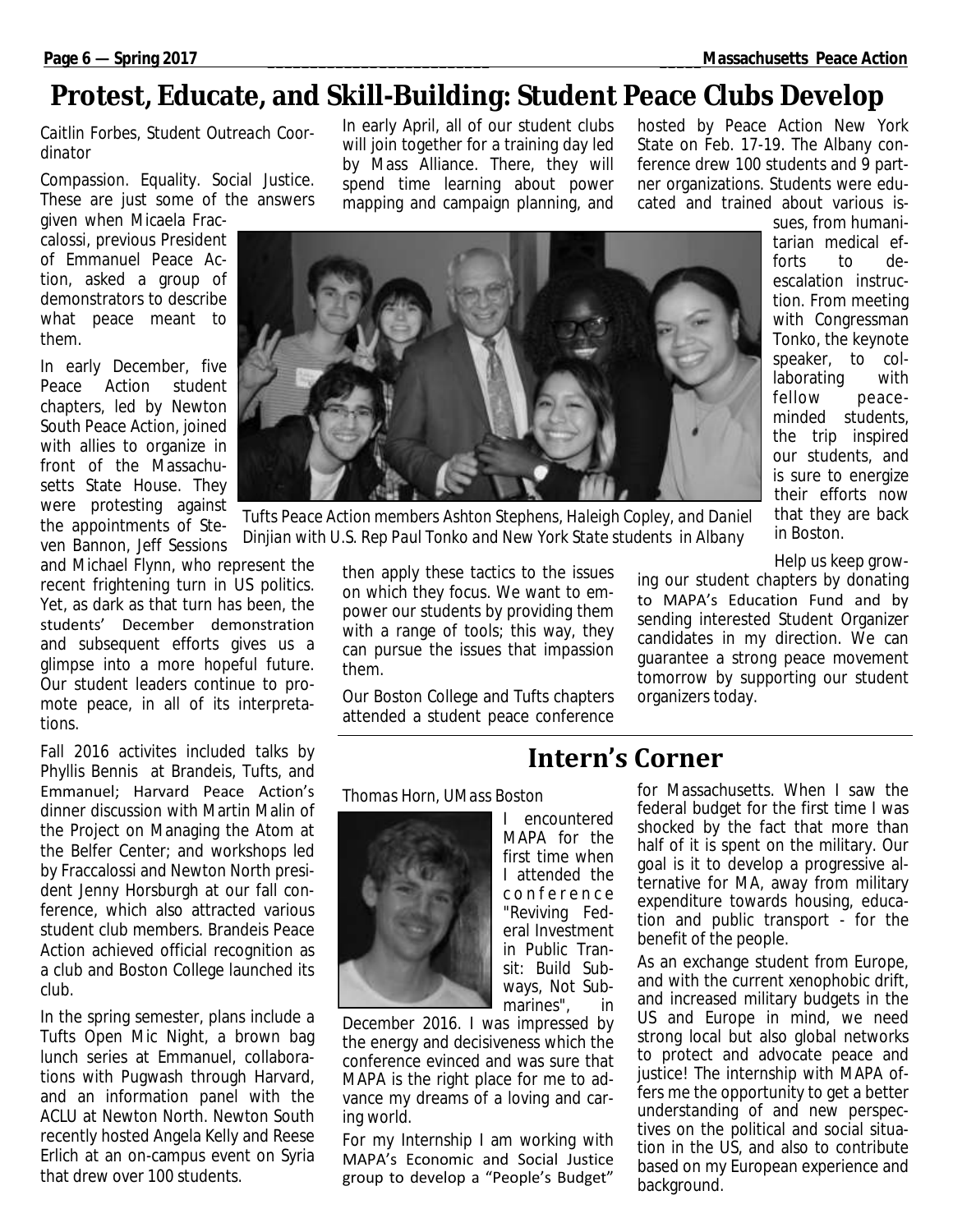### **Climate & Peace**

#### *Rosalie Anders, Cambridge*

How do we bring the climate and peace action closer together? What values, often implicit, do these movements share, and how can we articulate them and act on them most effectively in this time of crisis? Many groups standing against President Trump share a strong desire to build a more unified movement; how do we unite while carrying on our own campaigns?

Making connections between peace and climate issues is an ongoing project of MAPA's peace and climate working group. The issues are complex and the connections run deep. We are reaching out to community groups to increase our understanding of these complexities and the common grounds for action.

In October we had a successful event with Robert Pollin, author of *Greening the Global Economy*, who described how we can work toward a less militarized, less fossil fuel dependent, more just economy. In December, the film *Age of Consequences* drew a large audience and lively discussion. As the film demonstrated, the Pentagon is worried about climate change as a "threat multiplier". The war in Syria is widely seen as having been caused in large part by a drought that drove many people off the land and into the cities.

Do we need to worry about the uses that the military can make of this perception? Some commentators argue that describing the climate crisis as a security issue could lead to more military involvement in our development assistance. Arguing that scarcity of food and water resources because of drought and other climate disruption inevitably fosters conflict may mask the possibility of other options for adaptation, such as more equitable land distribution or shifts to biodiverse, waterretaining agricultural practices.

We will continue to hold events and talk with others about the issues. The need for a clearly articulated positive agenda has never been greater. As we protest the outrages of the present administration we need to articulate values, policies, and actions that would, in fact, work. We welcome people interested in delving into these issues.

# **¡John Maher, Presente!**

#### *Prasannan Parthasarathi*

MAPA's board member, leader, cheerleader, strategist, and inspirer, John Maher, passed away November 3 after a tough battle with cancer. He was a life-long activist for peace, justice, the environment and the working class at home and abroad.

Born in 1938 and raised in Houston Texas, at a young age John developed

a strong moral compass and commitment to social and economic justice. He brought these concerns with him when he moved to Cambridge in 1956 to attend Harvard University, where he also earned an MA in Political Science. His work on the H. Stuart Hughes campaign for U.S. senate, which focused on nuclear disarmament, then led to an engagement with the student movement.

model, still in place today: working people advocating for their own interests, from the grassroots up, integrating issue-based and electoral advocacy. He stepped down as director in 2001, but continued as a volunteer, going door-to-door with a clipboard until his illness and continued as an adviser to the organization until he died.

> In 2001 he was awarded a lifetime achievement award from the Democratic Socialists of America for his contributions to the struggle for social and economic justice." He was the author of *Learning from the Sixties*, setting down the story of his lifetime of social engagement and reflecting on the course of activism over that

fifty-year span. He was an inspiration to a new generation of young organizers.

John co-founded the 25% Solution with Mike Prokosch, me and others, which organized to cut the military budget by 25% and use the funds for jobs, housing, education, and the environment. Our campaign merged with Massachusetts Peace Action in 2011 and he served on the board of MAPA from then until his death.

I worked closely with John for fifteen years on issues of peace and justice, and fighting the US Empire, as he liked to put it. He possessed a brilliant political mind and I learned an enormous amount from him. I, and MAPA, miss him very much.

In the 1960s and 1970s he was active in Students for a Democratic Society, the Boston Draft Resistance Group, worked in a Cambridge factory (where he organized workers), taught in Boston and Somerville public schools, and became active in Oxfam America, becoming Director of Education and Outreach in 1982.

In the 1980s, John joined Neighbor to Neighbor, a national network fighting U.S. policy in Central America. In the early 1990s he founded the Massachusetts chapter, eventually becoming its executive director, and turned its focus to domestic issues, including single payer health care. Over time he helped develop the Neighbor to Neighbor Massachusetts organizing